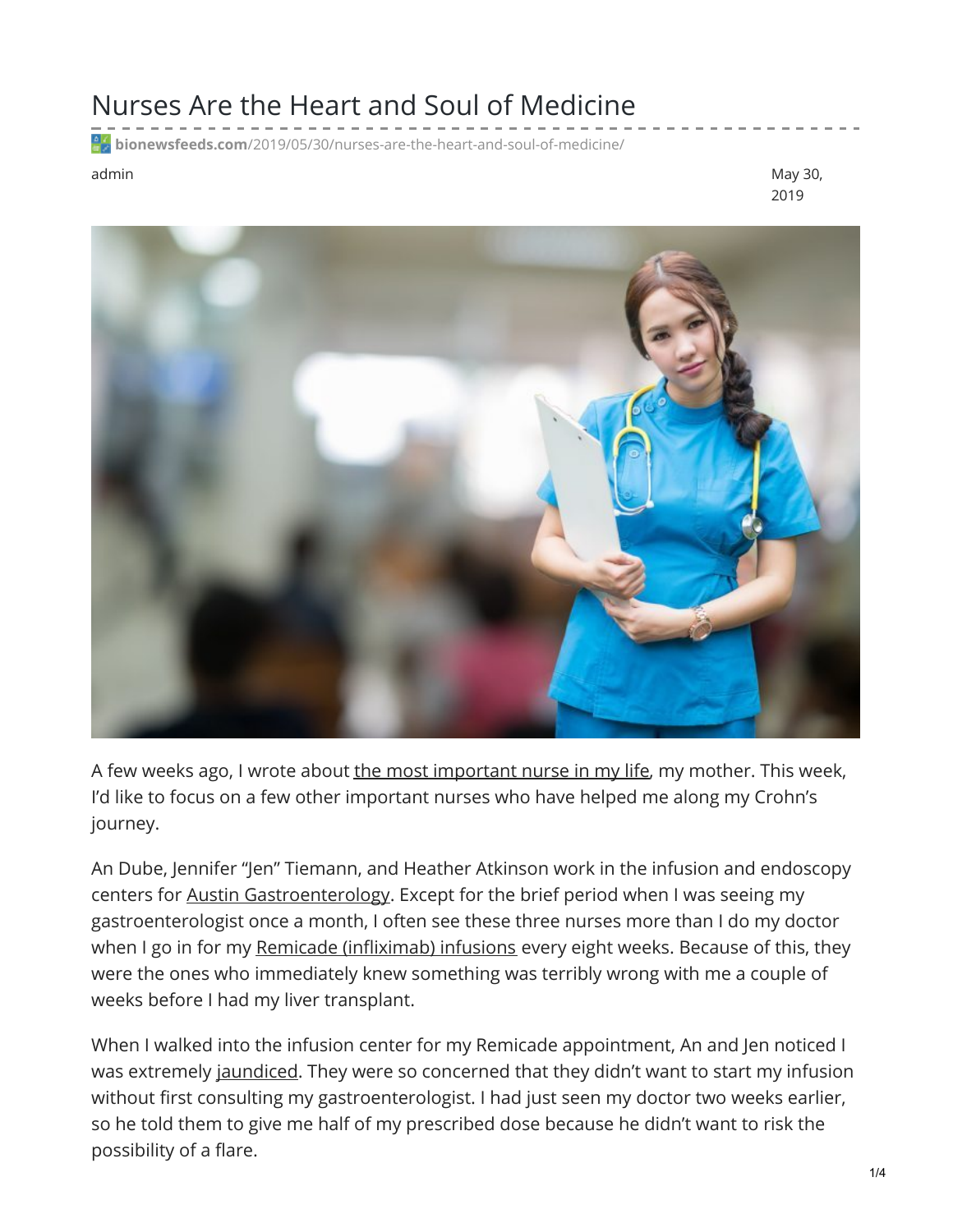After that day, I didn't see my nurses for more than four months. I went out of my way to visit them following my first appointment with my gastroenterologist after my transplant. I not only wanted them to see how healthy I was again, but I also wanted to thank them for being fantastic nurses and taking care of me. An, Jen, and Heather wouldn't have recognized how sick I was had they not developed a relationship with me over the years. When I asked them about their jobs at my infusion two weeks ago, they told me that the relationships they build are what they love most about working with IBD patients.

Because of the regularity of infusion appointments and the 2 1/2 hours it takes to administer the treatment, the infusion nurses get to know patients on a more personal level. All three ladies agreed that seeing the same patients regularly and watching them get better is the best part of the job.

An explained that patients are usually very sick when they first come in and begin infusion treatments. Jen said that as nurses, they often see patients at their worst, and seeing them in remission is a great feeling. "I like to see people get healthy," Heather added.

The key to all good relationships is communication. The nurses stressed the importance of patients educating themselves about their disease and treatments.

"Some patients have trouble understanding they have a chronic disease," Heather said. She advises patients to listen to their body and notice what works and what doesn't, and to have the presence of mind to let the doctor know these things. "I hate for patients to be in pain," she said. "If they come in with questions, we can tailor treatments to their needs."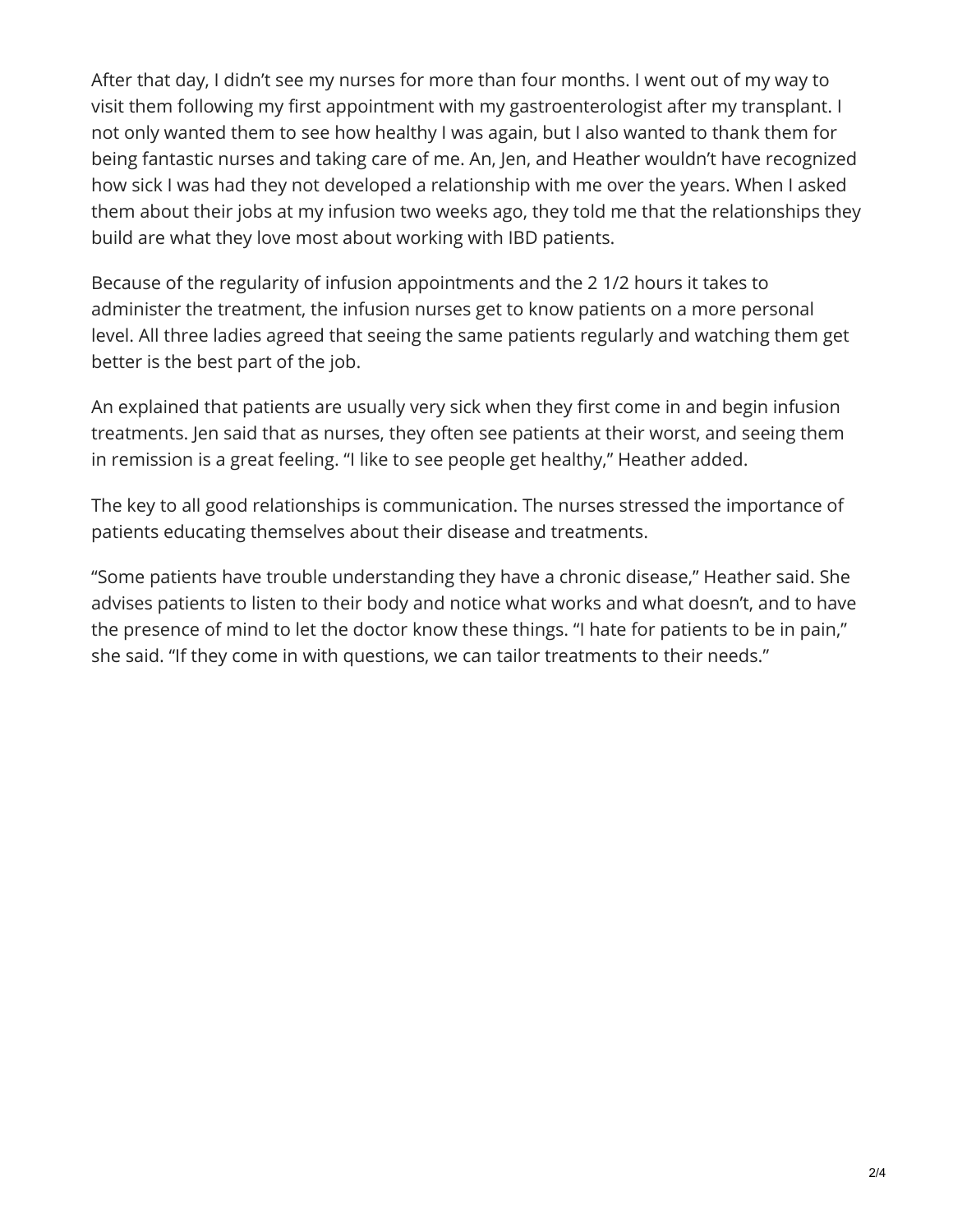

Honesty is also key to receiving effective treatment. "Patients need to understand to share symptoms with us because that helps us advocate for the patient with the doctor," An said. When patients don't tell the nurses that they're experiencing problems, the medical team assumes the treatment is working when it might not be.

To avoid setbacks in treatment, Jen, An, and Heather also recommended that patients be proactive. All of them emphasized the importance of patients staying on top of their annual TB [test](https://www.cdc.gov/tb/topic/testing/tbtesttypes.htm), which is required to receive some of the medications used to treat IBD. Because infusion appointments are set weeks or even months in advance, patients need to be sure their TB results are up to date to avoid having to reschedule, thus prolonging treatment and the opportunity to get better.

Another tip the nurses offered to ensure a smoother infusion appointment is for patients to be well-hydrated when they come in. This helps start the IV site for the infusion. In addition to drinking a lot of water a day or two before infusion, the nurses recommended that patients drink coconut water to help with hydration.

Patient attitude is another aspect the nurses said influences their workday. Patients with negative attitudes are the most challenging. However, they agreed that most patients are low-maintenance, which makes their job easier and more enjoyable. "It's a good job," Jen said. "I like what we do. It's not so much about our nursing skills but making our patients feel important in the short time that we see them."